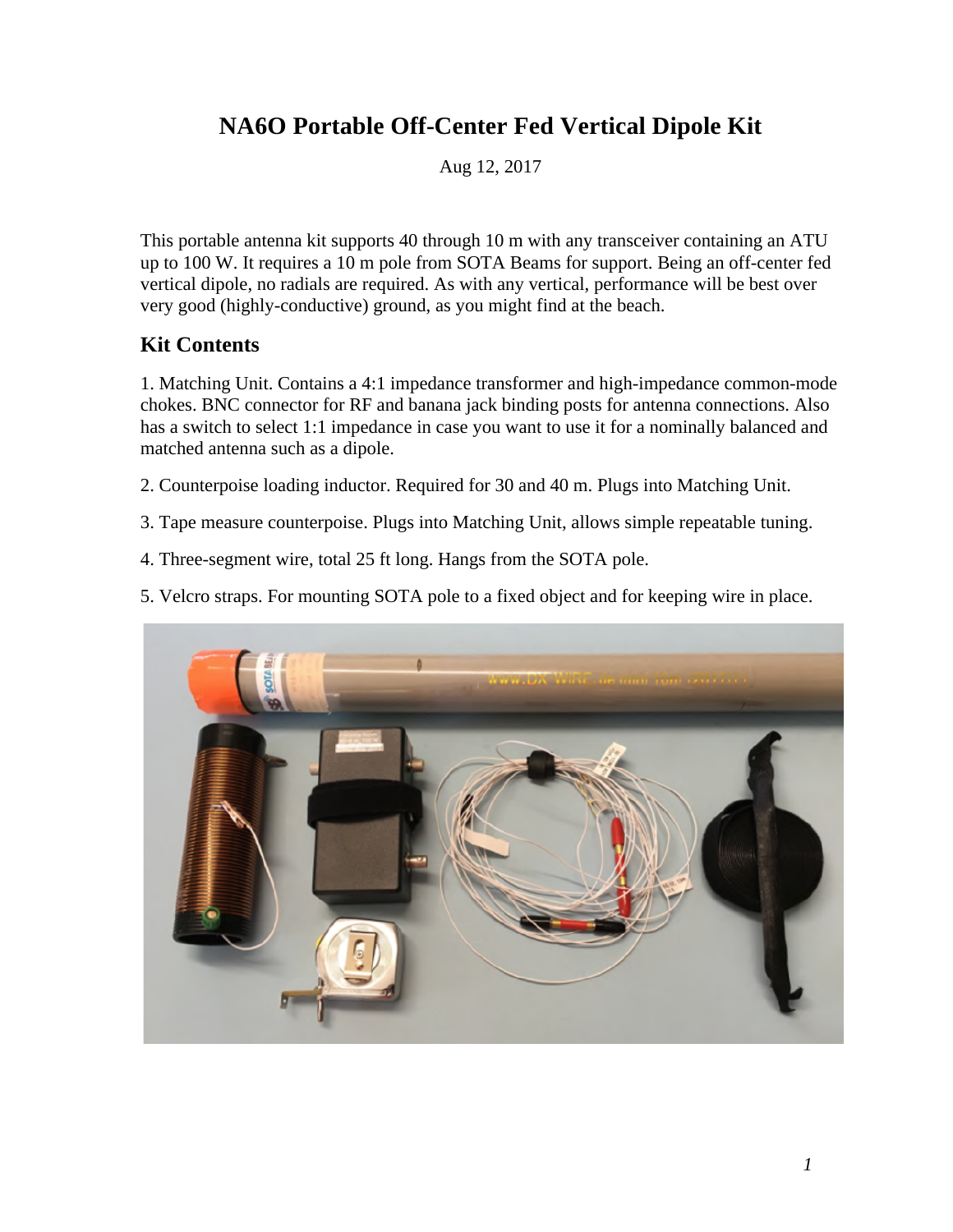## **Setup**

1. Attach the SOTA pole to something solid. Use the Velcro straps or any other means at hand to keep it vertical. You may guy the pole if desired (not described here).

2. Uncoil the wire on the ground and get rid of any tangles.

3. Uncap the SOTA pole and use the wire support clip to extract the tiny center (top) section. Hang the wire from the top section.

4. Begin extending the SOTA pole. When you get to one of the segment connectors, apply a Velcro strap to keep it from whipping around in the wind.



Depending upon your band selection, install the top, or the top plus the middle, or all three segments in series (see Table 1). Don't lose the small coupling sleeves for the banana plugs; leave them plugged into something when not in use.

5. Extend the SOTA pole to one segment short of the required height.

6. Attach the Matching Unit to the pole. Hold its back firmly against the pole and wrap the attached Velcro strap around it. The sticky back will keep it from sliding down.

7. Plug the vertical wire into the UP jack.

8. Plug the tape measure into the DOWN jack, unless you are running 30 or 40 m, in which you must first plug in the loading inductor, then plug the tape into that.

9. Connect your feedline.

10. Extend the SOTA pole until the matching unit is at least 6 feet above ground.

11. Try to route the feedline away from the vertical pole. A 45-degree angle is ideal.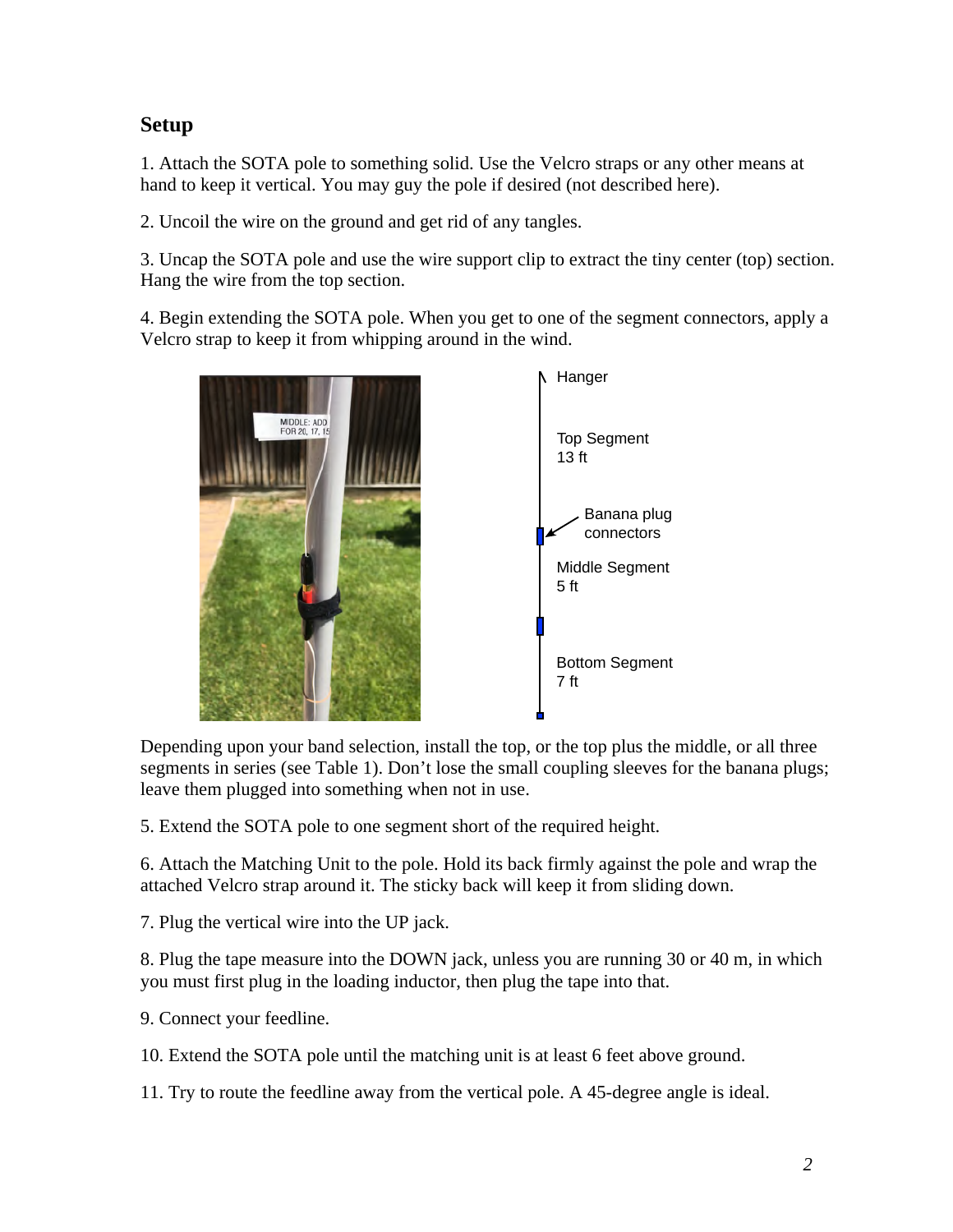

## **Tuning**

Nominal tuning settings are listed in Table 1. Note that 30 m requires you to connect the clip lead to the tap on the loading inductor. *Make sure the Matching Unit is always set to 4:1.*

1. Set the tape measure to the recommended length.

2. If you have an antenna analyzer, connect it via a short cable and measure SWR, or use your rig's SWR meter.

3. Adjust the tape measure length for best match. Once you have a satisfactory length, secure the tape to the pole with Velcro to keep it from swinging in the wind.

**NOTE:** Do not let the tape touch the ground or any other conductor. This will drastically change tuning and may also put the lossy Earth conductivity in series with the counterpoise, reducing efficiency.

| <b>Band</b> | <b>Vertical Segments</b> | <b>Loading Coil</b> | Tape length (in.) |
|-------------|--------------------------|---------------------|-------------------|
| 10          | Top                      | No                  | 28                |
| 12          | Top                      | No                  | 57                |
| 15          | Top, Mid                 | No                  | 24                |
| 17          | Top, Mid                 | No                  | 44                |
| 20          | Top, Mid, Bot            | N <sub>0</sub>      | 53                |
| 30          | Top, Mid, Bot            | Clip to tap         | 48                |
| 40          | Top, Mid, Bot            | Full length         | 36                |

**Table 1. Recommended Tuning**

It is also possible to achieve a good match with other sets of vertical segments. Those listed here were measured via RBN reports as having optimal performance.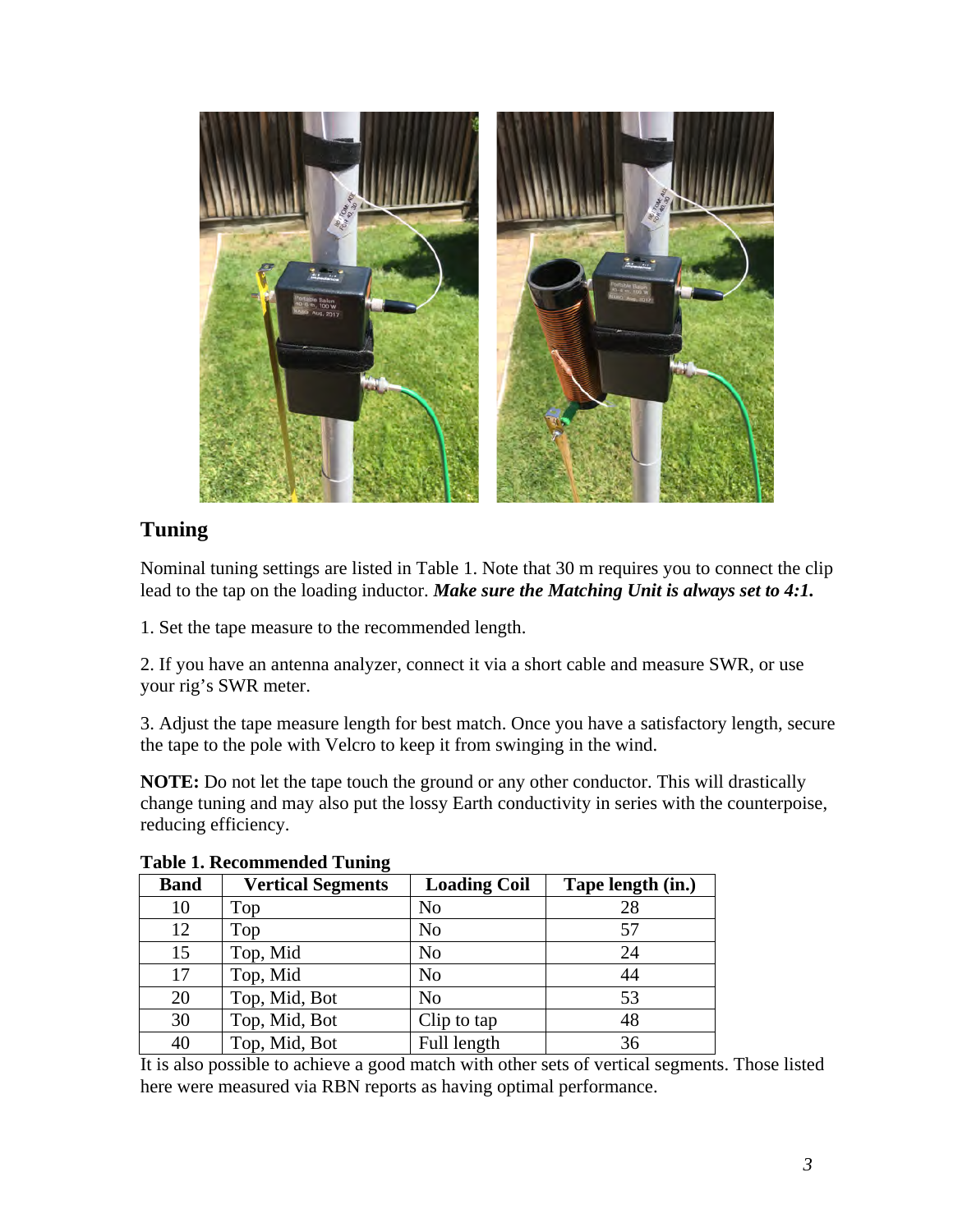### **Other Uses**

The Matching Unit can be set to 1:1 mode and used as a balun for regular dipoles. It can also be used in 4:1 mode with off-center fed dipoles on all bands 80 through 6 m.

The chokes are extremely effective down to 3 MHz, so you can use it on 80 m with any fullsized antenna.

The transformer and chokes are usable on 6 m as well, with low loss.

#### **Maintenance**

If a wire comes out of a banana plug, simply strip it, slide it through the angled hole in the plug, and firmly tighten the handle. You can also connect broken wires by twisting them together or by using the binding posts. Supplied wire is 22 AWG but other sizes are fine.

If the sticky back on the Matching Unit gets too dirty, it won't stick to the SOTA pole. Clean it with warm water. If it needs replacement, find a generic sticky dashboard mat designed for keeping your phone on the dash, and stick that to the back.

Tip: Insert a round foam plug about 1/4 inch thick in the bottom cover of your SOTA pole to protect the fiberglass sticks in case they are dropped.

Avoid dropping BNC connectors in the dirt!!!

### **Specifications**

Bands: 40, 30, 20, 17, 15, 12, 10 m.

SWR: < 3:1 worst-case (50 ohms) using tuning settings from Table 1.

Power: 100 W continuous.

Matching Unit efficiency: >95%

Common-mode choke impedance:  $> 5k$  3.5-8 MHz.  $> 2k$  10-50 MHz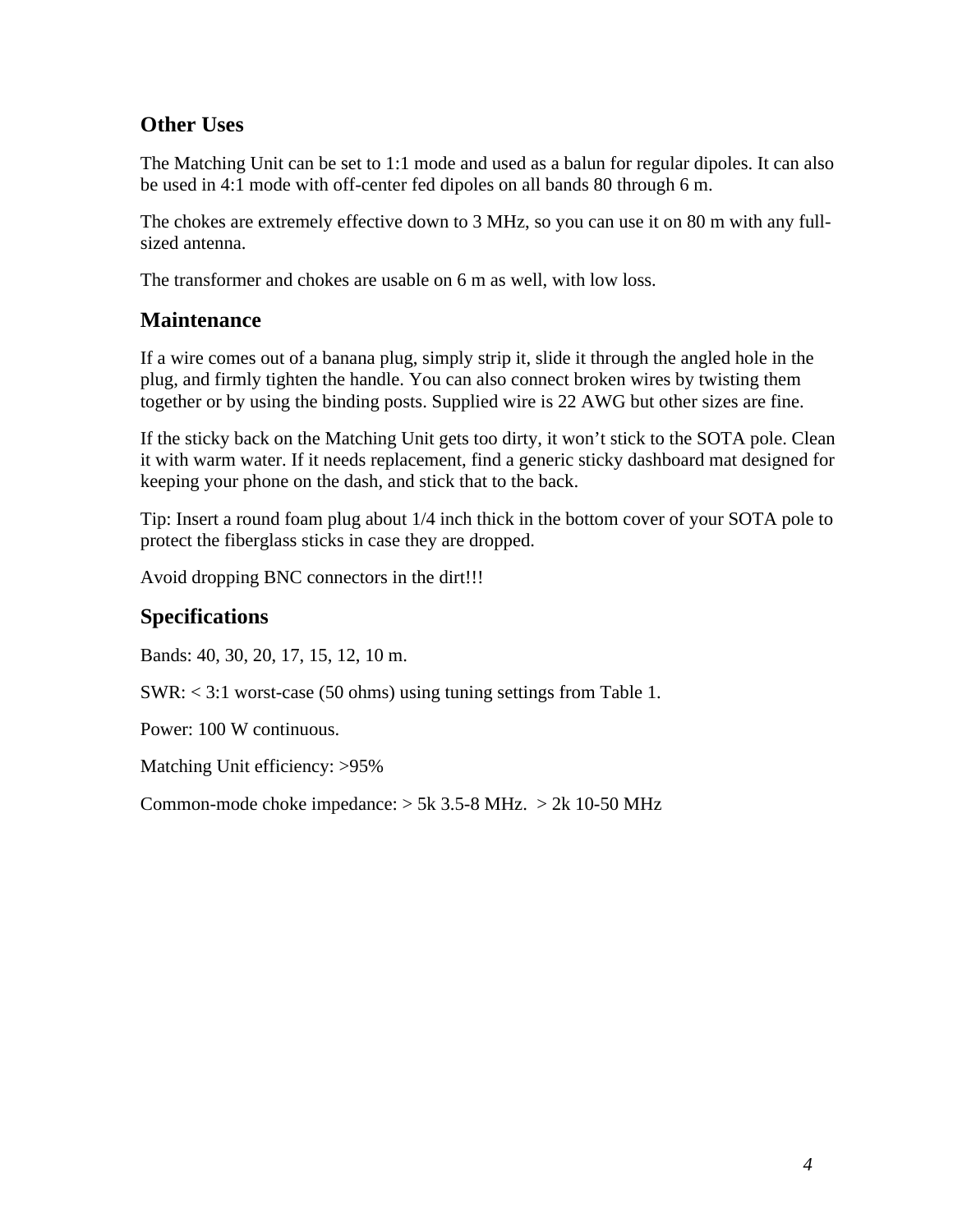#### **Construction**



S1 allows bypassing of 4:1 transformer for use on nominally 50 ohm antennas.